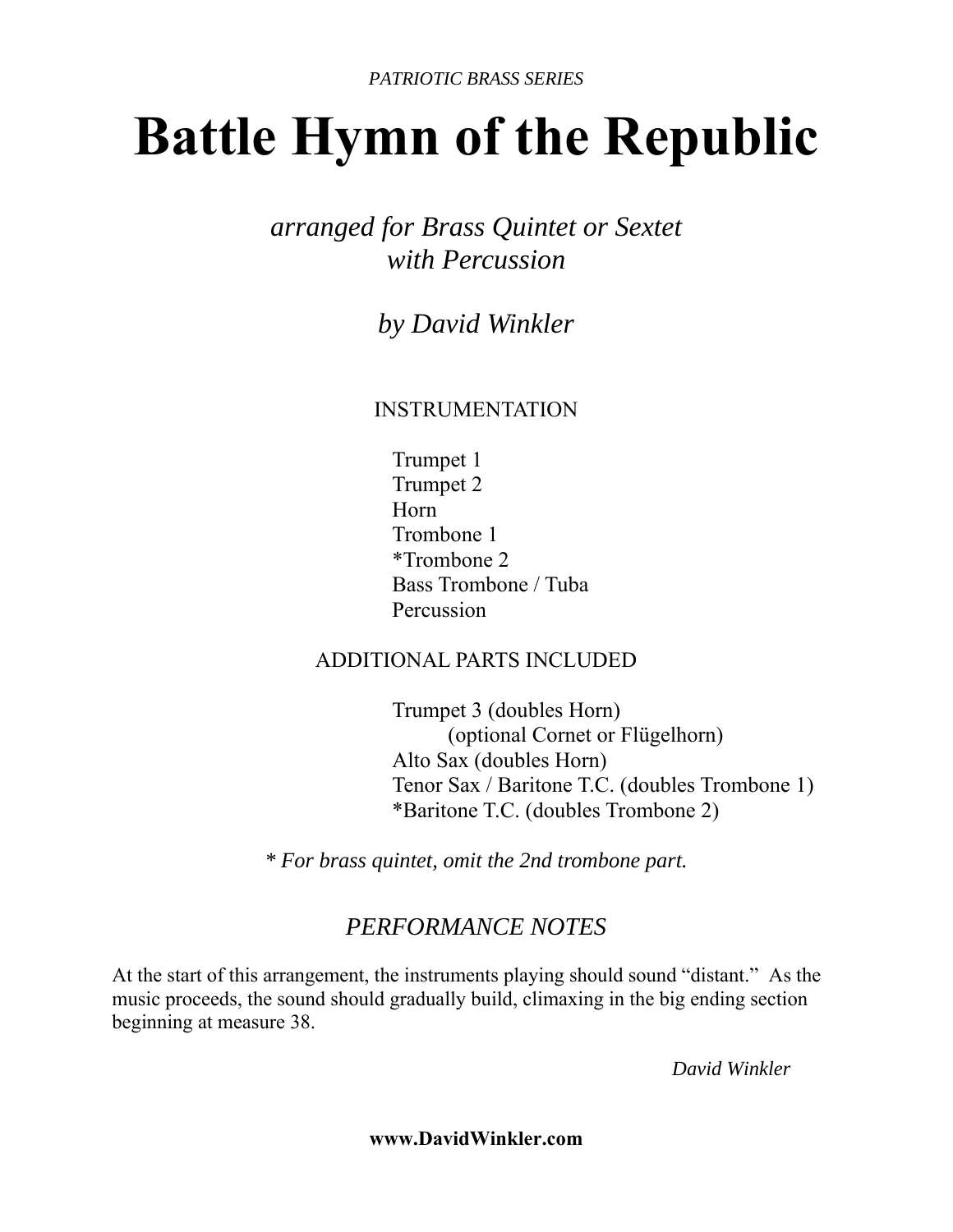#### *PATRIOTIC BRASS SERIES*

## **Battle Hymn of the Republic**

*NOTE: For brass quintet, omit the 2nd trombone part.*

*Arranged by David Winkler*

**Moderato**  $\sqrt{a} = 88$ 



© Copyright 2022 by David S. Winkler. All rights reserved. International copyright secured. www.DavidWinkler.com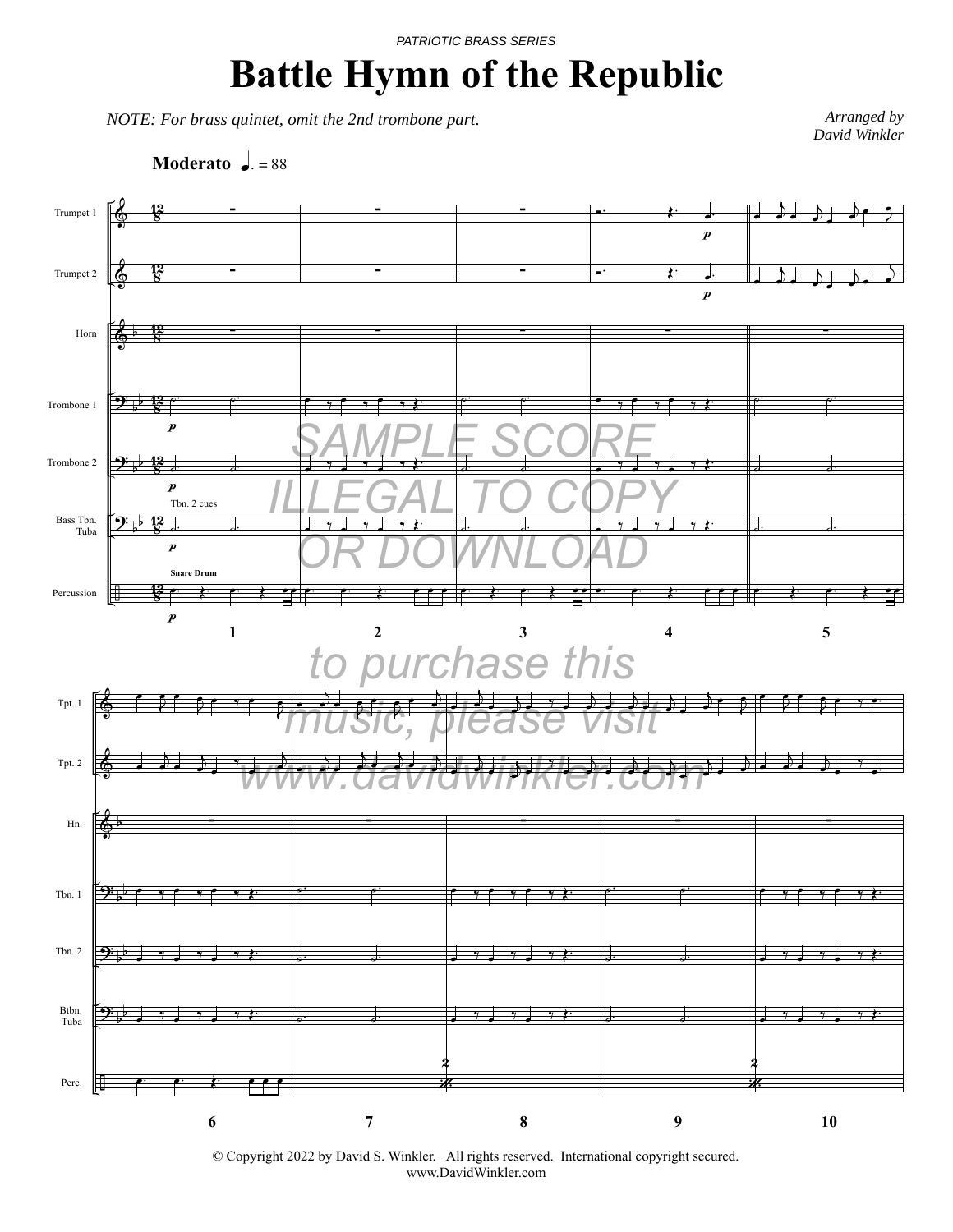



Perc.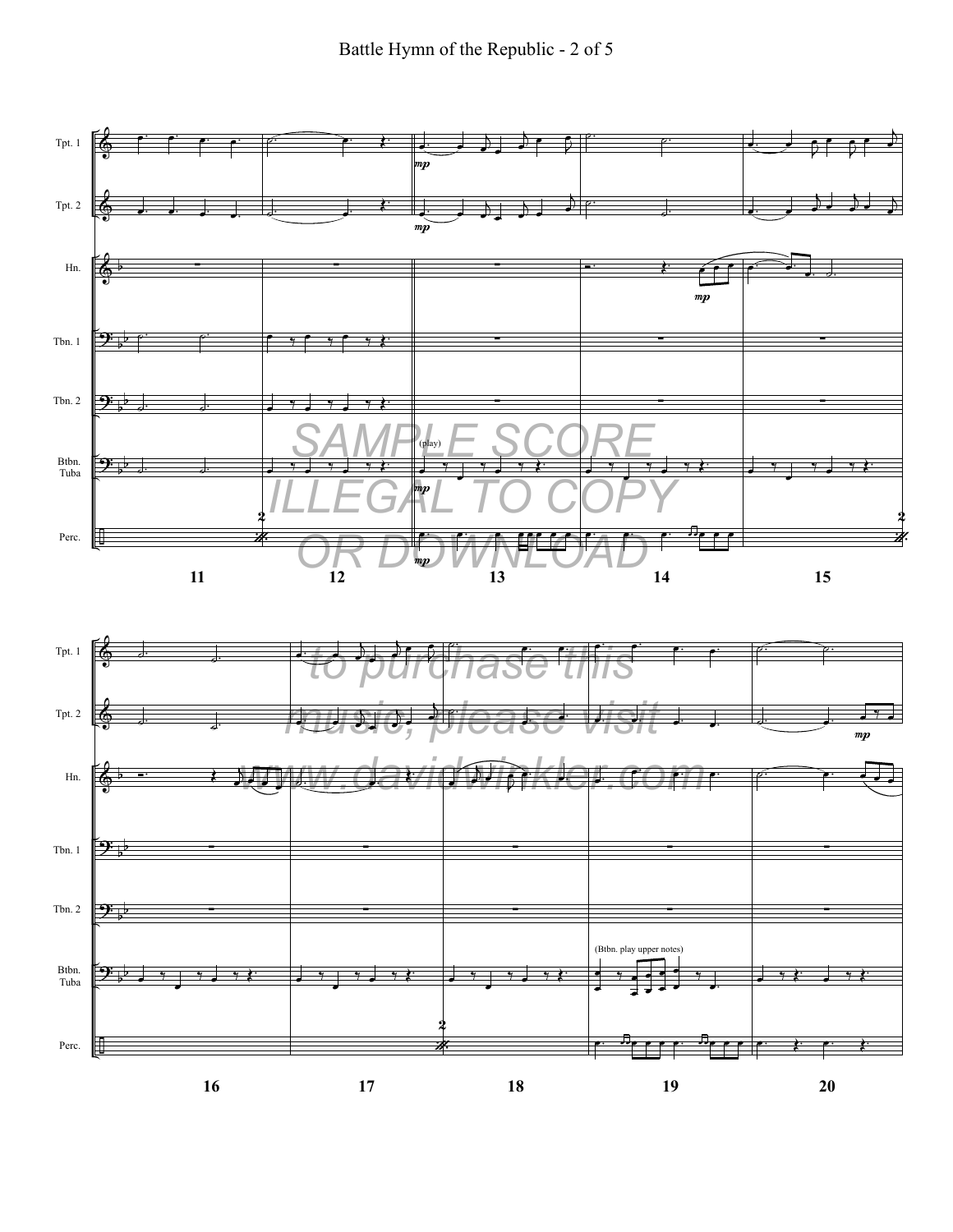

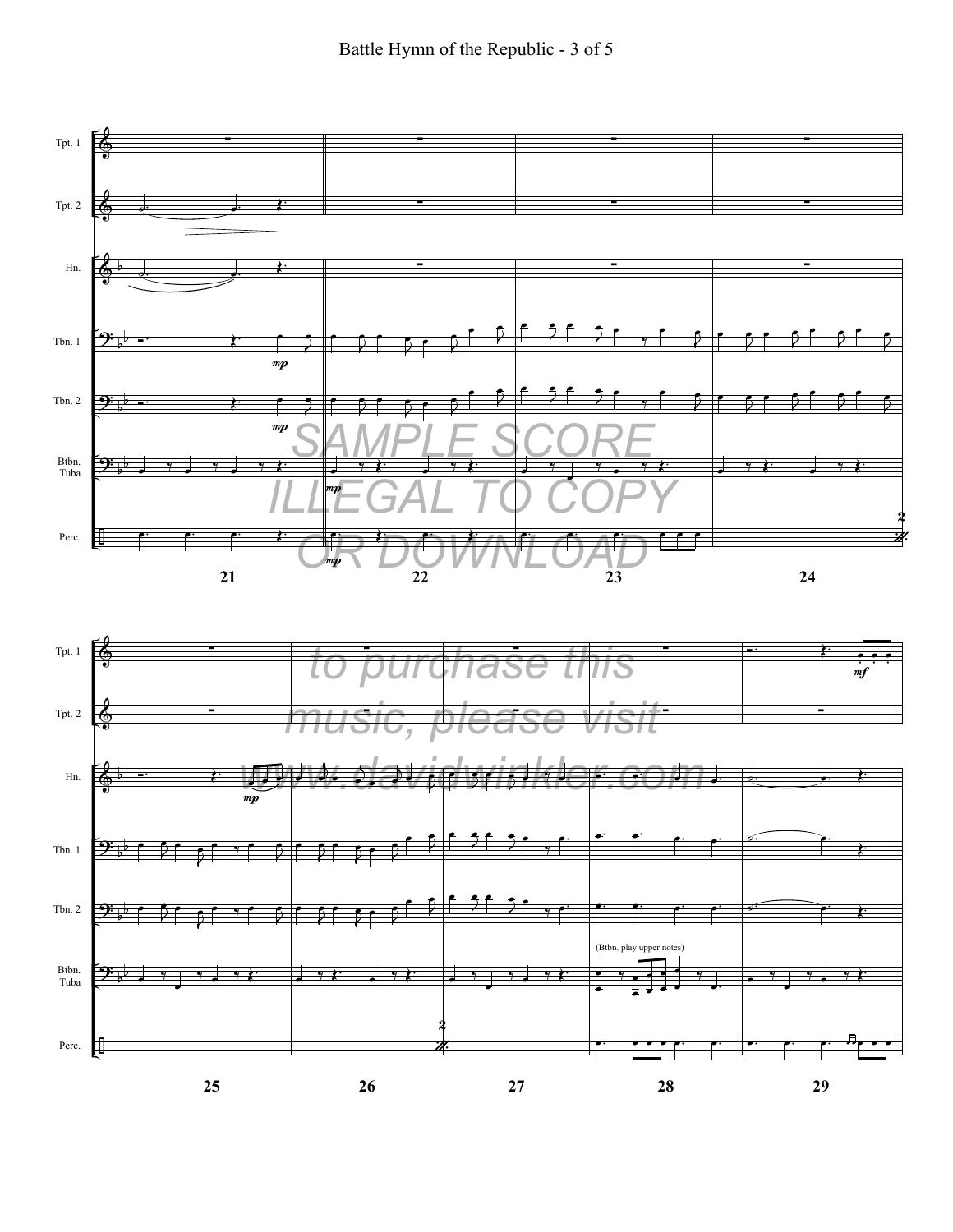